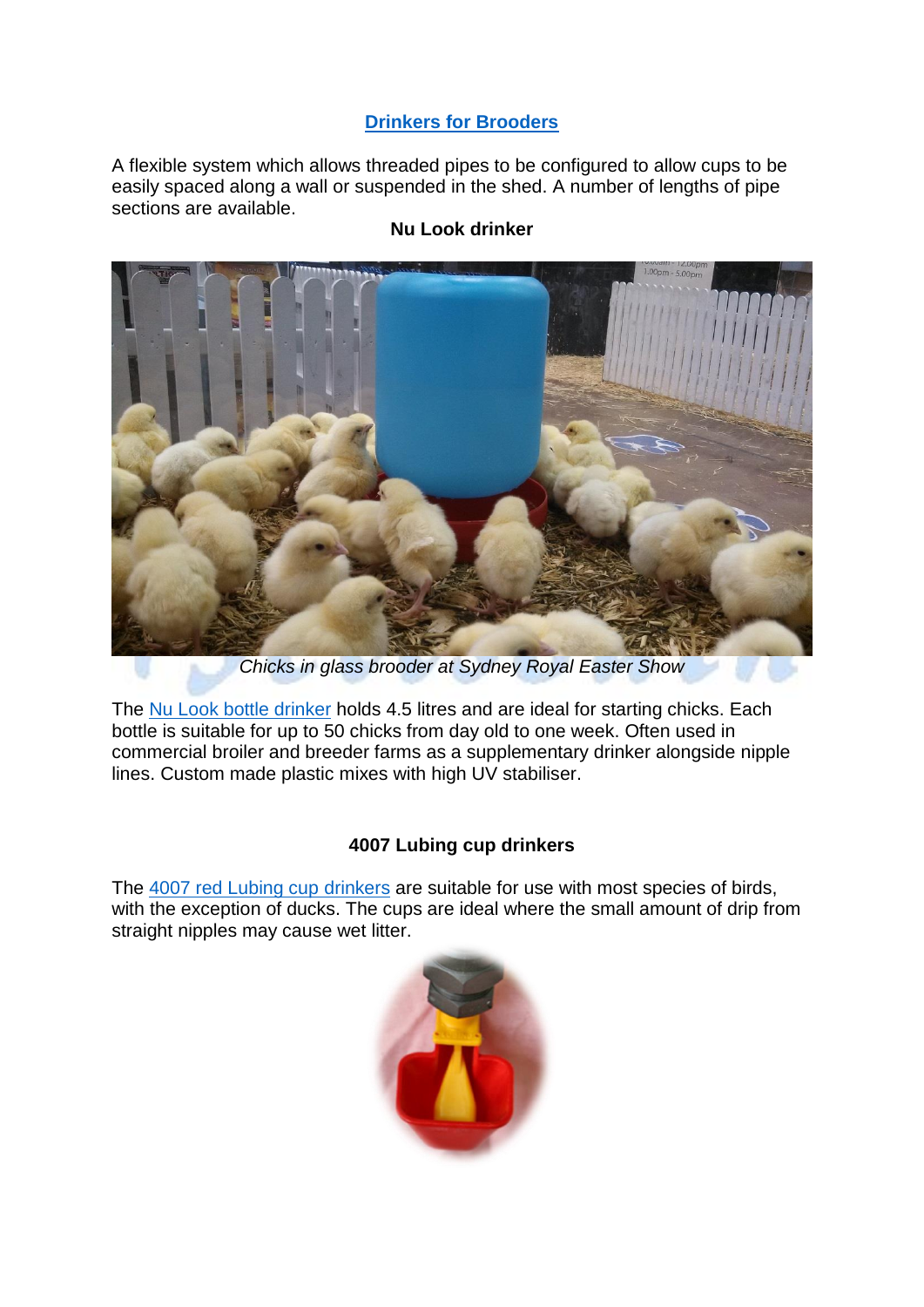The 4007 red Lubing cup drinker has a yellow float that refills the cup as the water level lowers. This red Lubing cup drinker is suitable for use with up to 15 day old chickens for up to 5 weeks. The number of birds per cup should then be reduced to 5 hens per 4007 red cup drinker as the birds grow. Pheasants, quail, and other species are quite at home with these simple drinkers.

Recommended for use in brooders with small numbers of chicks or for broody hens with chicks.



**Installation**

The 4007 red Lubing cup drinker in plastic container such as 1.2 litre soft drink bottle. The most important part is the height of the water above the cup. The ideal height is 300mm (1 foot) from the top of the cup to the top of the water.

# **Soft drink bottle method (DIY)**

1. Drill a 9mm hole in the plastic lid of the soft drink bottle.



2. Carefully press the threaded end of the yellow nipple against the hole and turn in a clockwise direction. The nipples are designed to self-thread into the plastic and self-seal so they need no sealant.

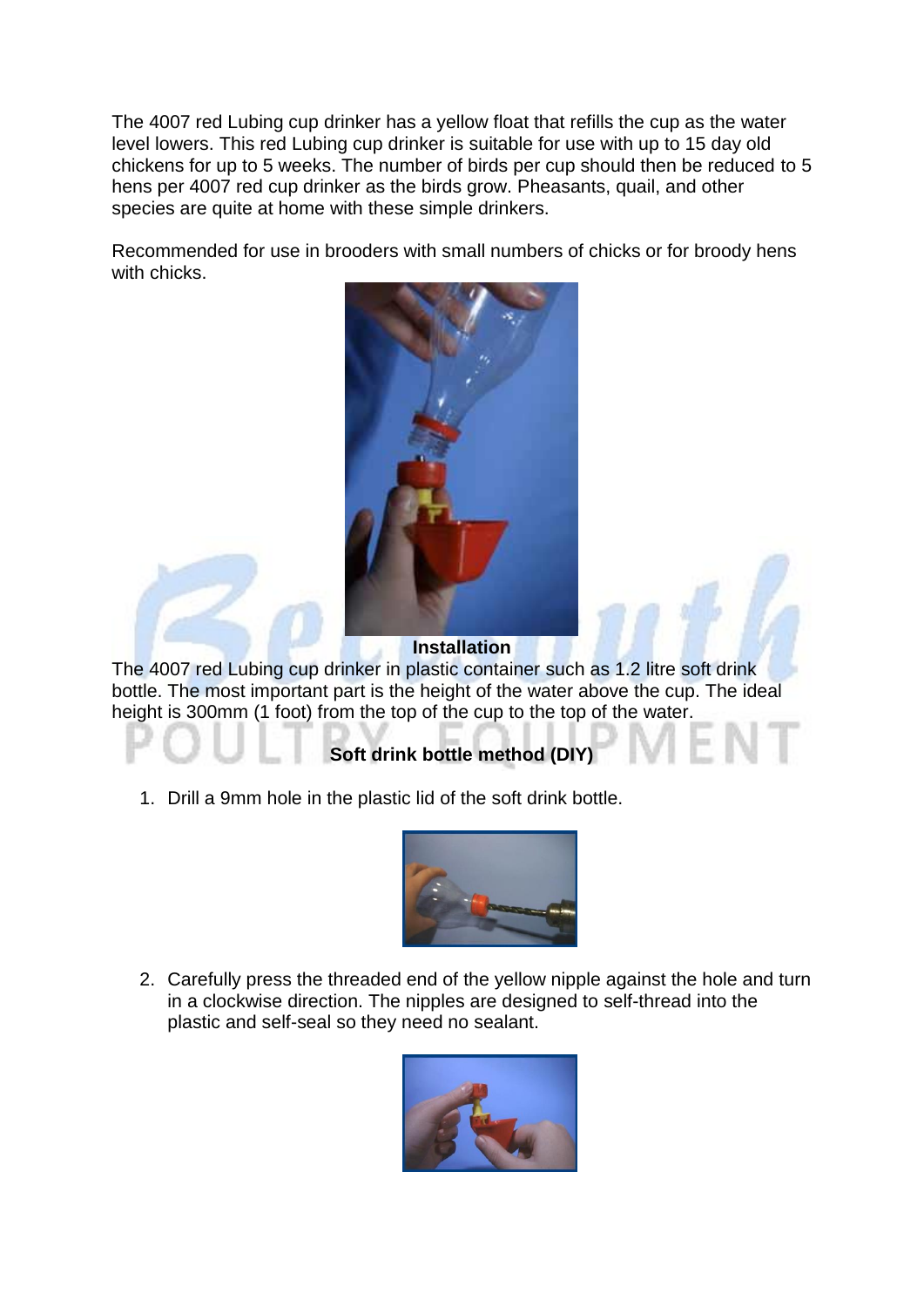3. Keep turning until end of the thread is up to the flat part of the lid.



4. Make a small hole in the bottom of the bottle to allow the air into the bottle.



5. Cover the hole with your finger; and fill the bottle with water. Put the cap, with the cup in it, onto the bottle and tighten the cap. Turn the bottle upside down, and hang in the bird house.



When hanging drinker in the house, ensure that the lip of the cup is between back and eye height of the birds.



#### **Cleaning**

If the water is clean, very few problems should occur. However if the nipple does get blocked or leak, it is almost always dirt in the nipple.

The silver valve can be removed from the nipple, and the inner valve stem removed.